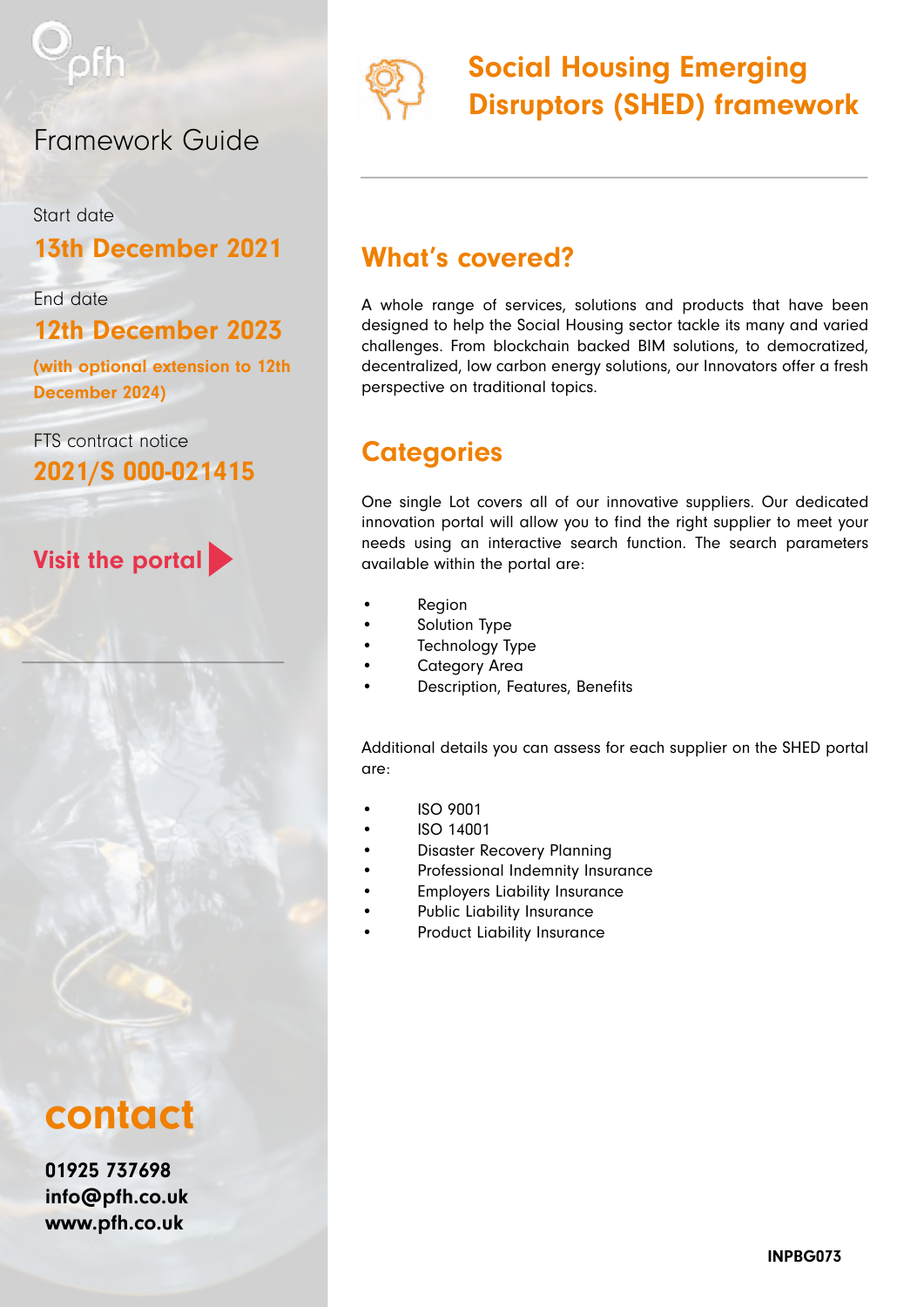### Suppliers Tender & evaluation process

 The Social Housing Emerging Disruptors framework is a new product. It is the result of increased demand for innovation in Social Housing, as the sector tries to cope with competing strategic priorities such as fire safety and Net Zero, whilst simultaneously re-designing services to cope with a post-pandemic operating environment and national policy directives.

PfH recognised the traditional challenges of procuring innovation under existing Public Sector procurement regulation and determined to take positive steps to facilitate and stimulate the procurement and adoption of innovation across the public sector as a whole.

The framework is in alignment with the National Procurement Strategy, issued in June 2021, which sets out several strategic priorities for public procurement. The strategy points to the need for public authorities to increase innovation and the use of disruptive technologies and business models throughout the supply chain, to deliver lower cost and/or higher quality goods and services and encourage the wider adoption of innovation.

The framework was tendered on a UK wide basis and suppliers were required to demonstrate their offer met the minimum requirements of the framework in a number of areas. Suppliers were required to demonstrate how their offer was innovative, the benefits of their offer to PfH Customers and that their solution was at the required state of development to meet the entry criteria.

In total 23 suppliers submitted bids for 25 products. All 23 suppliers passed the selection stage, with 18 subsequently awarded to the framework.

### Value delivered

- Social Housing's only procurement solution dedicated to innovation
- Aligned with the Government's National Procurement Strategy
- Innovation procurement in your hands, with you in control
- Desk-based competition, keeping things simple
- Focus on the main challenges facing the sector
- SME friendly procurement
- Prices are fixed via the framework

Our team is on hand to support you throughout the procurement process either acting as an extension of your internal procurement process either acting as an extension of your internal procurement team or as a fully outsourced solution dependent upon your requirements; providing hands on category expertise and support to aid the delivery of an optimal contract environment.

We will manage the tender process with you right through to contract award to ensure you get the most competitive pricing and best service delivery from our suppliers based on your specific needs.

Our bespoke platforms and data rich environment enables us to interrogate contracts to give you to tools to drive value through the life of the agreement, tackle non-compliance, undertake trend analysis and standardise product ranges to improve the bottom line.

| <b>Supplier</b>                                | <b>Solution</b>                                                                                                                                                                                                                                                                                  |
|------------------------------------------------|--------------------------------------------------------------------------------------------------------------------------------------------------------------------------------------------------------------------------------------------------------------------------------------------------|
| <b>PRP</b>                                     | Multigeneration Housing Typology design. New houses to meet<br>modern ways of living and sharing space.                                                                                                                                                                                          |
| <b>Chameleon Digitization</b>                  | Machine Learning, object recognition and IOT systems centered<br>around tenant safety.                                                                                                                                                                                                           |
| <b>Bimdl Limited</b>                           | A transformative technology platform allowing landlords to regain<br>control of asset data and passively crowdsource intelligence through<br>tenant inclusion.                                                                                                                                   |
| <b>Rubixx Solutions</b>                        | Fully inclusive SaaS Housing Management Solution with open API<br>and automatic access to new modules as they launch                                                                                                                                                                             |
| <b>SMS Energy Services</b>                     | Fully funded distributed energy solution through Solar PV and Battery<br>Storage with no up front cost. The Flexigrid software aggregates<br>distributed energy resources to create smart energy systems whilst<br>retaining energy supply freedom of choice                                     |
| Illumar                                        | A housing specific enterprise data management solution providing<br>automated data preparation, warehousing, quality & lineage                                                                                                                                                                   |
| <b>Crystal Clear Window Works</b>              | Double glazed unit repair instead of repplace. A unique first time fix<br>renovation process saving significant cost and waste compared to<br>replacement.                                                                                                                                       |
| <b>DATAport Media Limited</b><br>t/a Twinnedit | Digital Twin Turnkey Solution for Building Safety, Connected Asset<br>Management & Decarbonisation                                                                                                                                                                                               |
| <b>Bimsense t/a Operance</b>                   | Operance helps housing associations create safer, more efficient<br>estates by defining and curating the golden thread of digital<br>building information.                                                                                                                                       |
| Huume Limited                                  | Housing register and homeless case management SaaS solution                                                                                                                                                                                                                                      |
| iOpt Limited                                   | Remote monitoring Internet of Things (IoT) solutions provider for<br>maintenance, retrofit, tenant and senior management teams                                                                                                                                                                   |
| Vantage UAV Limited                            | Drone services and solutions provider, collating built environment<br>data to produce detailed outputs including 2D imagery, 3D<br>modelling and thermal imaging                                                                                                                                 |
| Power Circle Projects Ltd SLES Esco            | Social Enterprise ESCO arrangement delivering decentralised and<br>democratised low carbon Energy Solutions                                                                                                                                                                                      |
| <b>XMReality AB</b>                            | Augmented reality solution, supporting remote issue diagnostics,<br>expedited issue resolution and operational guidance                                                                                                                                                                          |
| <b>Manifest Associates Ltd</b>                 | Safer Homes Toolkit - Building and Customer Safety Consultancy as a<br>Service, with embedded evaluation framework.                                                                                                                                                                              |
| <b>Green Action Trust</b>                      | Environment and Sustainability climate change wrap service that<br>builds and blends each RSL's climate change mitigation activities<br>into a coherent and synergistic package of activities.                                                                                                   |
| Propeller Powered Ltd                          | Cloud-based Compliance and Job Management Solution that helps<br>landlords to monitor, manage and perform all compliance related<br>activity including fire door registration and inspection routines. A<br>true multi tenanted secure cloud-based scalable solution supported<br>by mobile apps |
| Q Bot Limited                                  | Robotic installation of underfloor insulation, minimising intrusion, car-<br>bon emissions and heating costs, maximising thermal efficiency SAP<br>scores. Additional Digital Twin solutions.                                                                                                    |